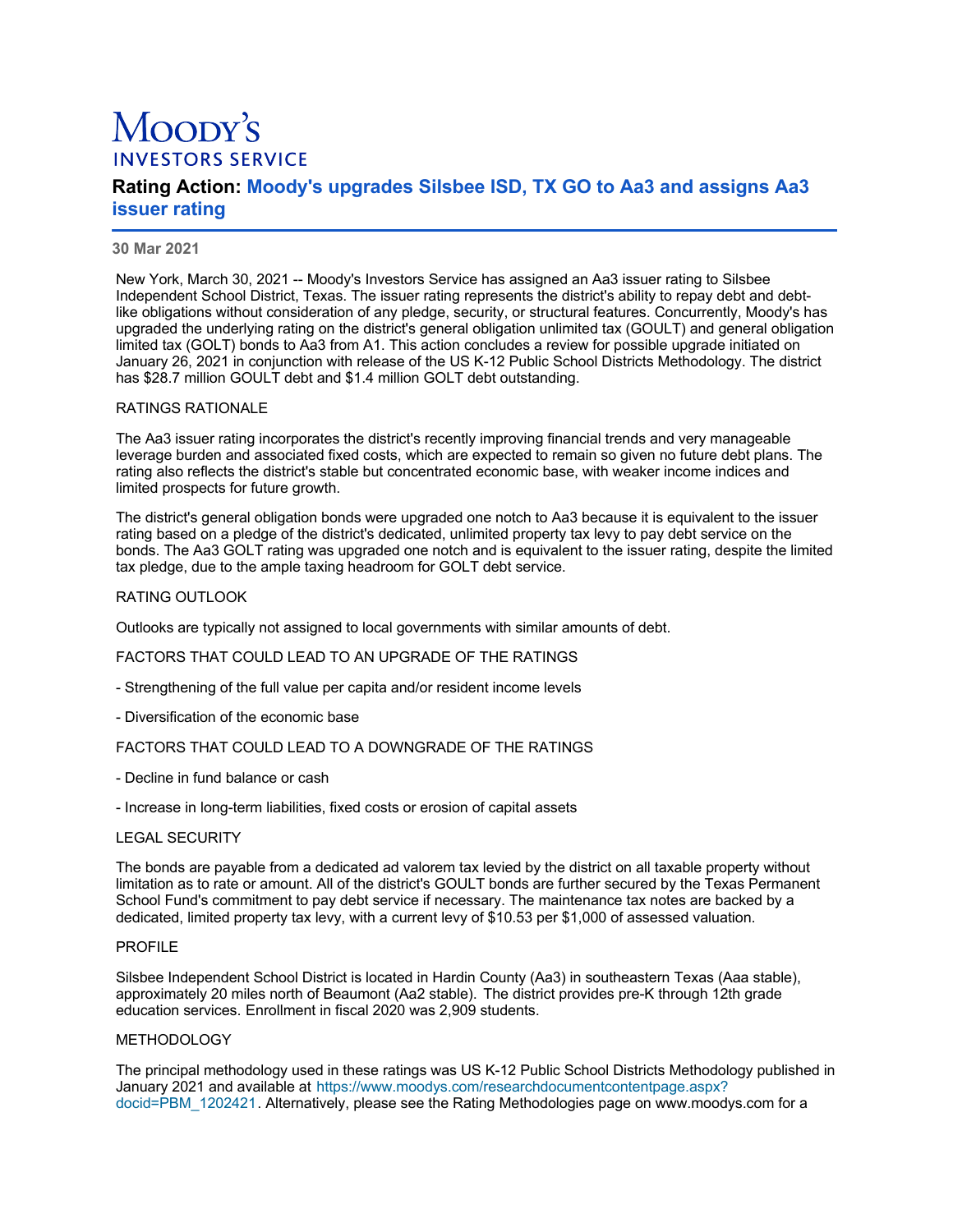copy of this methodology.

#### REGULATORY DISCLOSURES

For further specification of Moody's key rating assumptions and sensitivity analysis, see the sections Methodology Assumptions and Sensitivity to Assumptions in the disclosure form. Moody's Rating Symbols and [Definitions can be found at: https://www.moodys.com/researchdocumentcontentpage.aspx?](https://www.moodys.com/researchdocumentcontentpage.aspx?docid=PBC_79004) docid=PBC\_79004.

For ratings issued on a program, series, category/class of debt or security this announcement provides certain regulatory disclosures in relation to each rating of a subsequently issued bond or note of the same series, category/class of debt, security or pursuant to a program for which the ratings are derived exclusively from existing ratings in accordance with Moody's rating practices. For ratings issued on a support provider, this announcement provides certain regulatory disclosures in relation to the credit rating action on the support provider and in relation to each particular credit rating action for securities that derive their credit ratings from the support provider's credit rating. For provisional ratings, this announcement provides certain regulatory disclosures in relation to the provisional rating assigned, and in relation to a definitive rating that may be assigned subsequent to the final issuance of the debt, in each case where the transaction structure and terms have not changed prior to the assignment of the definitive rating in a manner that would have affected the rating. For further information please see the ratings tab on the issuer/entity page for the respective issuer on www.moodys.com.

Regulatory disclosures contained in this press release apply to the credit rating and, if applicable, the related rating outlook or rating review.

Moody's general principles for assessing environmental, social and governance (ESG) risks in our credit analysis can be found at [https://www.moodys.com/researchdocumentcontentpage.aspx?docid=PBC\\_1243406](https://www.moodys.com/researchdocumentcontentpage.aspx?docid=PBC_1243406).

Please see www.moodys.com for any updates on changes to the lead rating analyst and to the Moody's legal entity that has issued the rating.

Please see the ratings tab on the issuer/entity page on www.moodys.com for additional regulatory disclosures for each credit rating.

Genevieve Nolan Lead Analyst Regional PFG Dallas Moody's Investors Service, Inc. Plaza Of The Americas 600 North Pearl St. Suite 2165 Dallas 75201 US JOURNALISTS: 1 212 553 0376 Client Service: 1 212 553 1653

John Nichols Additional Contact PF General Administration JOURNALISTS: 1 212 553 0376 Client Service: 1 212 553 1653

Releasing Office: Moody's Investors Service, Inc. 250 Greenwich Street New York, NY 10007 U.S.A JOURNALISTS: 1 212 553 0376 Client Service: 1 212 553 1653

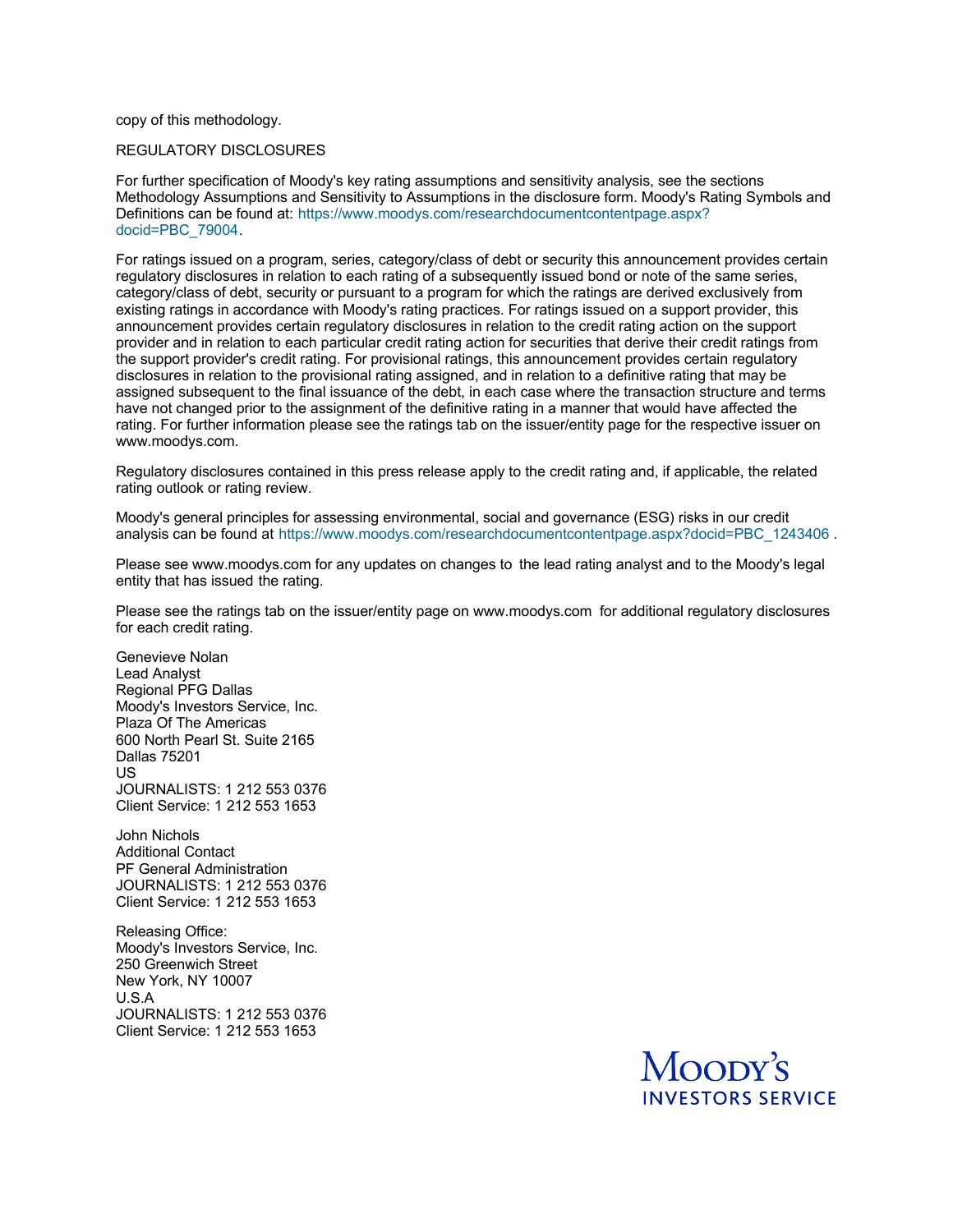© 2021 Moody's Corporation, Moody's Investors Service, Inc., Moody's Analytics, Inc. and/or their licensors and affiliates (collectively, "MOODY'S"). All rights reserved.

**CREDIT RATINGS ISSUED BY MOODY'S CREDIT RATINGS AFFILIATES ARE THEIR CURRENT OPINIONS OF THE RELATIVE FUTURE CREDIT RISK OF ENTITIES, CREDIT COMMITMENTS, OR DEBT OR DEBT-LIKE SECURITIES, AND MATERIALS, PRODUCTS, SERVICES AND INFORMATION PUBLISHED BY MOODY'S (COLLECTIVELY, "PUBLICATIONS") MAY INCLUDE SUCH CURRENT OPINIONS. MOODY'S DEFINES CREDIT RISK AS THE RISK THAT AN ENTITY MAY NOT MEET ITS CONTRACTUAL FINANCIAL OBLIGATIONS AS THEY COME DUE AND ANY ESTIMATED FINANCIAL LOSS IN THE EVENT OF DEFAULT OR IMPAIRMENT. SEE APPLICABLE MOODY'S RATING SYMBOLS AND DEFINITIONS PUBLICATION FOR INFORMATION ON THE TYPES OF CONTRACTUAL FINANCIAL OBLIGATIONS ADDRESSED BY MOODY'S CREDIT RATINGS. CREDIT RATINGS DO NOT ADDRESS ANY OTHER RISK, INCLUDING BUT NOT LIMITED TO: LIQUIDITY RISK, MARKET VALUE RISK, OR PRICE VOLATILITY. CREDIT RATINGS, NON-CREDIT ASSESSMENTS ("ASSESSMENTS"), AND OTHER OPINIONS INCLUDED IN MOODY'S PUBLICATIONS ARE NOT STATEMENTS OF CURRENT OR HISTORICAL FACT. MOODY'S PUBLICATIONS MAY ALSO INCLUDE QUANTITATIVE MODEL-BASED ESTIMATES OF CREDIT RISK AND RELATED OPINIONS OR COMMENTARY PUBLISHED BY MOODY'S ANALYTICS, INC. AND/OR ITS AFFILIATES. MOODY'S CREDIT RATINGS, ASSESSMENTS, OTHER OPINIONS AND PUBLICATIONS DO NOT CONSTITUTE OR PROVIDE INVESTMENT OR FINANCIAL ADVICE, AND MOODY'S CREDIT RATINGS, ASSESSMENTS, OTHER OPINIONS AND PUBLICATIONS ARE NOT AND DO NOT PROVIDE RECOMMENDATIONS TO PURCHASE, SELL, OR HOLD PARTICULAR SECURITIES. MOODY'S CREDIT RATINGS, ASSESSMENTS, OTHER OPINIONS AND PUBLICATIONS DO NOT COMMENT ON THE SUITABILITY OF AN INVESTMENT FOR ANY PARTICULAR INVESTOR. MOODY'S ISSUES ITS CREDIT RATINGS, ASSESSMENTS AND OTHER OPINIONS AND PUBLISHES ITS PUBLICATIONS WITH THE EXPECTATION AND UNDERSTANDING THAT EACH INVESTOR WILL, WITH DUE CARE, MAKE ITS OWN STUDY AND EVALUATION OF EACH SECURITY THAT IS UNDER CONSIDERATION FOR PURCHASE, HOLDING, OR SALE.** 

MOODY'S CREDIT RATINGS, ASSESSMENTS, OTHER OPINIONS, AND PUBLICATIONS ARE NOT INTENDED FOR USE BY RETAIL INVESTORS AND IT WOULD BE RECKLESS AND INAPPROPRIATE FOR RETAIL INVESTORS TO USE MOODY'S CREDIT RATINGS, ASSESSMENTS, OTHER OPINIONS OR PUBLICATIONS WHEN MAKING AN INVESTMENT DECISION. IF IN DOUBT YOU SHOULD CONTACT YOUR FINANCIAL OR OTHER PROFESSIONAL ADVISER.

ALL INFORMATION CONTAINED HEREIN IS PROTECTED BY LAW, INCLUDING BUT NOT LIMITED TO, COPYRIGHT LAW, AND NONE OF SUCH INFORMATION MAY BE COPIED OR OTHERWISE REPRODUCED, REPACKAGED, FURTHER TRANSMITTED, TRANSFERRED, DISSEMINATED, REDISTRIBUTED OR RESOLD, OR STORED FOR SUBSEQUENT USE FOR ANY SUCH PURPOSE, IN WHOLE OR IN PART, IN ANY FORM OR MANNER OR BY ANY MEANS WHATSOEVER, BY ANY PERSON WITHOUT MOODY'S PRIOR WRITTEN CONSENT.

MOODY'S CREDIT RATINGS, ASSESSMENTS, OTHER OPINIONS AND PUBLICATIONS ARE NOT INTENDED FOR USE BY ANY PERSON AS A BENCHMARK AS THAT TERM IS DEFINED FOR REGULATORY PURPOSES AND MUST NOT BE USED IN ANY WAY THAT COULD RESULT IN THEM BEING CONSIDERED A BENCHMARK.

All information contained herein is obtained by MOODY'S from sources believed by it to be accurate and reliable. Because of the possibility of human or mechanical error as well as other factors, however, all information contained herein is provided "AS IS" without warranty of any kind. MOODY'S adopts all necessary measures so that the information it uses in assigning a credit rating is of sufficient quality and from sources MOODY'S considers to be reliable including, when appropriate, independent third-party sources. However, MOODY'S is not an auditor and cannot in every instance independently verify or validate information received in the rating process or in preparing its Publications.

To the extent permitted by law, MOODY'S and its directors, officers, employees, agents, representatives, licensors and suppliers disclaim liability to any person or entity for any indirect, special, consequential, or incidental losses or damages whatsoever arising from or in connection with the information contained herein or